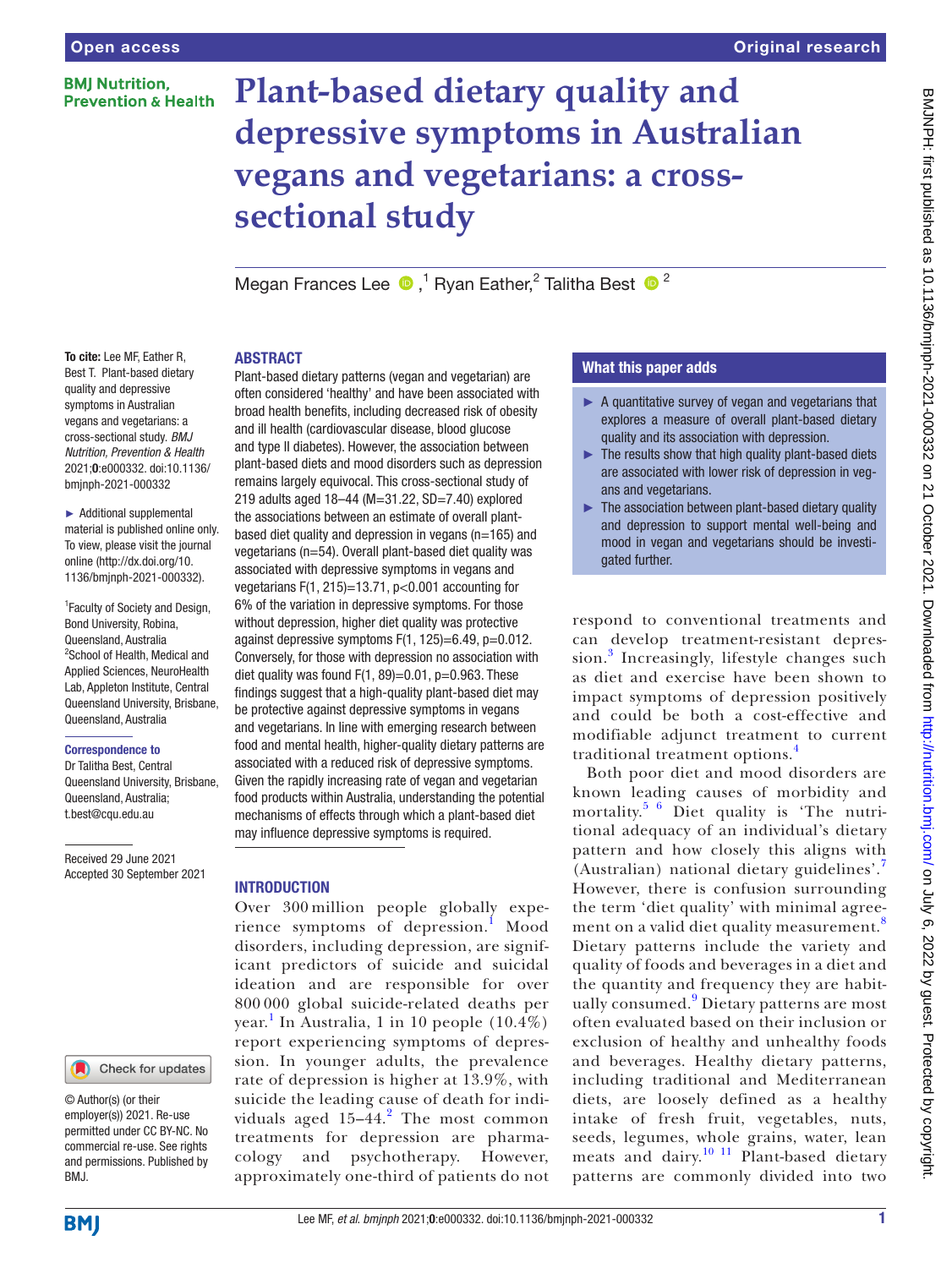main categories, vegan and vegetarian, with several subcategories low in animal food consumption.<sup>12</sup> As such, a healthy plant-based dietary pattern is characterised by high consumption of fresh fruit, vegetables, nuts, seeds, legumes, whole grains and water, but may omit lean meats and dairy.<sup>13 14</sup> Conversely, unhealthy dietary patterns are characteristic of a large consumption of ultraprocessed, refined and sugary foods, despite the inclusion or exclusion of animal-based products.[15–18](#page-6-11) In Australia, there has been a surge of people choosing to follow plant-based lifestyles with over 2.5 million Australians choosing to go meat-free. This equates to 12% of the total population, with the largest proportion of plant-based dieters being young adults between 18 and 45.[19](#page-6-12)

Dietary intervention studies highlight healthy dietary patterns rich in fresh fruits, vegetables, nuts, seeds, whole grains and legumes as promising in reducing symptoms of depression.<sup>4 20</sup> However, the evidence of the association between plant-based dietary patterns and depression is inconsistent and conflicting.<sup>[21](#page-6-13)</sup> Some studies suggest that plant-based diets (PBD) are associated with improved mood and mental health.[22](#page-6-14) Others suggest that PBDs are associated with a greater risk of depressive symptoms,  $23^{24}$ while others find no relationship. $25-27$  A meta-analysis of 13 studies by Iguacel *et al*[28](#page-6-17) found that vegans and vegetarians were at increased risk of depression (OR=2.14, 95% CI: 1.11 to 4.15). Another systematic review and meta-analysis of ten observational studies by Askari *et al*<sup>29</sup> found no association between those who consumed a vegetarian diet and depression symptoms (pooled effect size: 1.02, 95% CI: 0.84 to 1.25). While a narrative review of 19 studies by Jain *et al*. [30](#page-6-19) found conflicting information, some studies suggesting that those who adhered to vegan and vegetarian dietary patterns had higher depression rates, while others indicated they were associated with decreased depressive symptoms. Other primary research studies suggest that young adult vegetarians are at higher risk of depression<sup>[31](#page-6-20)</sup> and suicide<sup>32</sup> than omnivores in the same age group. The reasons for these conflicting findings are not yet fully understood but may be due to the lack of heterogeneity of the measurement of dietary patterns (self-report), and that quality rather than dietary patterns needs to be further explored in this population. $33$  Indeed a recent meta-analysis showed an increased risk of depression in vegetarians, $34$  however, the interpretation of the findings is limited due to the lack of methodological clarity in vegetarian diets being of 'low' or 'no' meat consumption. As such, diet quality measures in PBD is critical for exploring the association between diet and mental health. This study explores the association between vegan and vegetarian dietary patterns and depressive symptoms in adults by exploring the overall dietary quality of these patterns. The research hypothesises that a

high-quality PBD is associated with a lower risk of depressive symptoms.

# **METHOD**

# Research design

A cross-sectional online, anonymous survey was conducted between July 2020 and September 2020, using the Strengthening the Reporting of Observational Studies in Epidemiology checklist for cross-sectional studies.<sup>[35](#page-6-24)</sup>

# Procedure and participants

Vegan and vegetarian adults aged between 18 and 44 years and living in Australia were invited to complete an online survey through social media platforms Facebook, Twitter and LinkedIn. This age range was used as it is a high-risk population for depression<sup>[2](#page-6-1)</sup> and identified as more likely to follow a plant-based dietary pattern.<sup>19</sup> Respondents were excluded if they were outside this age range or did not self-report a predominantly PBD intake. Invitations to participate were posted within PBD Facebook groups, and permission was sought from each group's administrators prior to posting. Based on a priori sample size calculations, N=185 was identified using G\*Power to detect a medium effect size with 85% power. A total of 409 participants responded to the study. Of these, 190 reported consuming some form of meat product and were excluded from the data analysis, leaving 219 participants, resulting in a response rate of 53%. Of these, 165 self-identified as vegan and 54 as vegetarian. There was no remuneration for participation. The research team piloted the survey prior to distribution.

# MATERIALS

# Participant characteristics

Demographic characteristics, including age (years), gender (female, male or non-binary), education levels (high school, university degree, trade certificate) and marital status (partnered or unpartnered), were collected. Participants also reported health-related characteristics such as single-item measures to assess daily physical activity levels over the last month ranging from 0 'never exercise' to 31 'everyday',  $36$  and health compared with peers ranging from 1 'very good' to 5 'poor'.<sup>37</sup> Selfreported height and weight were used to calculate body mass index (BMI).

# Centre for Epidemiological Studies Depression

The 20-item Centre for epidemiological studies depression (CESD) was used to measure symptoms associated with depression during the past week. $38$  Response items are measured on a four-point Likert scale ranging from 0 (none of the time) to 3 (most of the time). Scores range from 0 to 60, with high scores (16 or greater) suggesting greater symptoms of depression. The CESD-20 measures symptoms of depression in the general population rather than a clinical diagnosis and is not recommended as a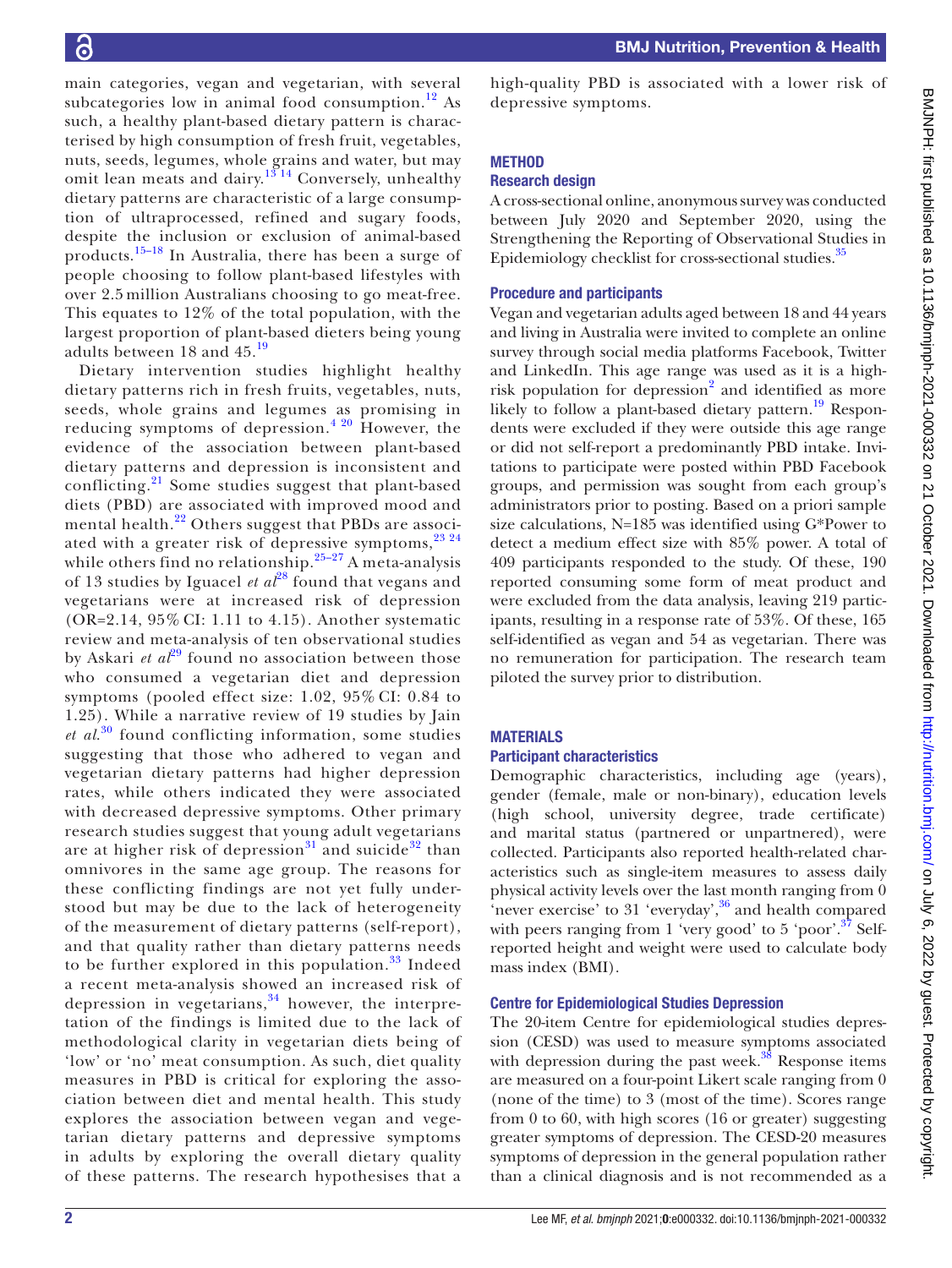diagnostic tool. The CESD-20 has high internal consistency, test-retest reliability and concurrent validity with other depression scales such as the Beck Depression scale.<sup>[38 39](#page-6-27)</sup> The CESD-20 has been used in previous dietary patterns and depression research . The CESD-20 has high internal consistency  $(\alpha > 0.8)$  across young adult populations $40$ <sup>41</sup> and for those who adhere to a plant-based dietary pattern.<sup>42</sup><sup>43</sup>

#### Dietary Screening Tool

The Dietary Screening Tool (DST) is a 20-item questionnaire that asks participants to provide an estimate of intake frequency of specific food categories.<sup>44</sup> Scoring was based on the frequency of each food group based on the 2005 Dietary Guidelines for Americans, $45$  with changes made to the wording of items to reflect food choices more readily available in an Australian context.<sup>[46](#page-6-32)</sup> The DST has been used to explore the association between diet quality and mood disorders in an Australian population.<sup>447</sup>

Dietary indices calculate diet quality in populations by nominating scores for consumption of healthy food items to provide a total score, with higher scores indicating healthier diet quality.<sup>[48](#page-6-33)</sup> However, to date, self-reported dietary quality measures do not differentiate scores for those who do not eat food items such as meat, dairy and eggs, and as such, plant-based dietary patterns will have lower quality scores using these indices. Consequently, in this study, the DST was adapted to integrate an index of diet quality for PBD used in other studies.<sup>[12](#page-6-9)</sup>

Consequently, food item scores were reweighted for PBD using the  $PBD<sup>12</sup>$  so that positive scores were assigned to healthful plant foods, and negative scores were assigned to unhealthful plant foods. This adaptation involved reversing any questions in the DST that awarded high scores for meat or meat-based products such as eggs and dairy. DST scores range from 0 to 105, with higher scores suggesting greater diet quality. Assigning the maximum scores in this way for a vegan and vegetarian population allowed them to achieve a maximum possible score as intended by the original DST. Higher diet quality scores meant that participants were consuming more fresh fruits, vegetables, legumes, whole grains, nuts, seeds, tofu, soy products and less plant-based processed food items or take away options.

#### Data analysis strategy

Frequency descriptives were calculated for all variables, with analysis of variance and  $\chi^2$  statistics used for continuous and categorical variable comparisons, respectively. Correlations were conducted to establish the relationship between depressive scores (CESD-20) and all other variables (DST, BMI, age, gender, physical activity levels, marital status) and to assess multicollinearity across predictor variables. Pearson's correlation analysis on continuous variables and Spearman's correlation analysis on categorical variables determined that only the DST and BMI were significantly correlated with CESD-20, and these were included in the final model. Before analysis

was performed, the assumptions of multiple linear regression were checked ([online supplemental material\)](https://dx.doi.org/10.1136/bmjnph-2021-000332). There were no standardised residuals greater than three, indicating no outliers were influencing the data, and the assumptions of heteroscedasticity and normality of the residuals were met. There was no evidence of multicollinearity in the correlation matrix, and the variance inflation factor and tolerance rates were within normal limits. Multiple linear regression was used to determine whether diet quality (DST) was a significant predictor of depressive symptoms (CESD-20). The DST was entered into the model first, followed by BMI.

#### **RESULTS**

The mean age of the 219 participants was 31.22 (*SD*=7.40), with 93% of participants identifying as female. [Table](#page-3-0) 1 outlines the demographic and healthrelated characteristics of the population split by diet type (vegan or vegetarian). In the overall sample, the majority of participants were partnered (68%), had a university degree (80%) and felt they had good health compared with their peers (76%). The mean DST score was 72.72 (*SD*=12.36), and the mean CESD-20 score was 19.22 (*SD*=13.23), which meets the cut-off criterion score of 16 for depressive symptoms.

Pearson's correlations on continuous variables and Spearman's correlations on categorical variables ([table](#page-3-1) 2) show a significant relationship between diet quality scores, BMI and depressive symptoms, but no significant relationship for any other variables.

A multiple linear regression model was used to predict DST (continuous score) in CESD-20 (continuous score). [Table](#page-4-0) 3 outlines the results of the multiple linear regression models. The model shows that at step one, diet quality significantly contributed to the regression model  $F(1, 215) = 13.71$ , p<0.001 and accounted for 6% of the variation in depressive symptoms. At step two, adding BMI to the model added a further 3% variation in depressive symptoms. This change in  $\mathbb{R}^2$  was also significant  $F(2, 215)=10.27$ , p<0.001. Together diet quality and BMI accounted for 9% of the variance in depressive symptoms. After adjusting for BMI in the final model, as diet quality increased, depressive symptoms decreased by β=−0.20.

A multiple linear regression model was used to predict DST in CESD-20, splitting the overall population by clinical cut-off score of 16+ for depressive symptoms in the CESD-20. [Table](#page-4-1) 4 outlines the results of the multiple linear regression models. The model shows that for those without depressive symptoms at step one, diet quality significantly contributed to the regression model  $F(1, 125)=6.49$ ,  $p=0.012$  and accounted for 5% of the variation in depressive symptoms. At step two, adding BMI to the model did not add a further variation in depressive symptoms F(2, 125)=3.44, p=0.035. After adjusting for BMI in the final model, as diet quality increased, depressive symptoms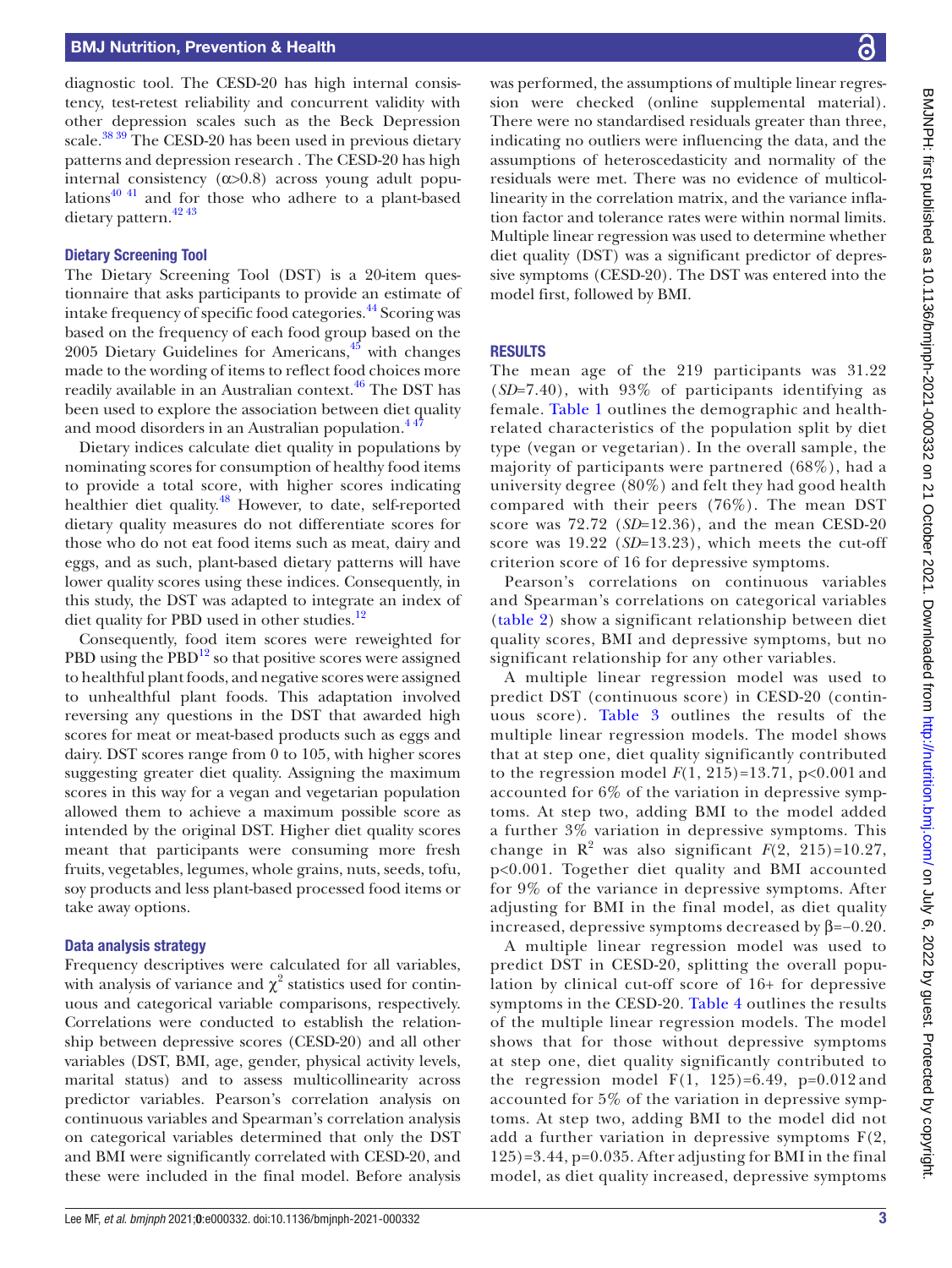<span id="page-3-0"></span>

| Sociodemographic, health, and lifestyle characteristics per dietary pattern category<br>Table 1 |                        |                    |                                 |                       |  |  |
|-------------------------------------------------------------------------------------------------|------------------------|--------------------|---------------------------------|-----------------------|--|--|
| Dietary pattern                                                                                 | Vegetarian<br>$(n=54)$ | Vegan<br>$(n=165)$ | <b>Full sample</b><br>$(n=219)$ | <b>Test statistic</b> |  |  |
| Gender (n, %)                                                                                   |                        |                    |                                 | $\chi^2$ =1.33        |  |  |
| Female                                                                                          | 51 (23.3)              | 152 (69.4)         | 203 (92.7)                      |                       |  |  |
| Male                                                                                            | 3(1.4)                 | 9(4.1)             | 12(5.5)                         |                       |  |  |
| Transgender/non-binary                                                                          | 0(0.0)                 | 4(1.9)             | 4(1.9)                          |                       |  |  |
| Marital status (n, %)                                                                           |                        |                    |                                 | $\chi^2$ =1.37        |  |  |
| Partnered                                                                                       | 33(15.1)               | 115 (52.5)         | 148 (67.6)                      |                       |  |  |
| Unpartnered                                                                                     | 21(9.6)                | 50 (22.8)          | 71 (32.4)                       |                       |  |  |
| Highest educational level (n, %)                                                                |                        |                    |                                 | $\chi^2$ =3.10        |  |  |
| High school                                                                                     | 4(1.8)                 | 28 (12.8)          | 32(14.6)                        |                       |  |  |
| University degree                                                                               | 46 (21.0)              | 128 (58.4)         | 174 (79.5)                      |                       |  |  |
| Trade certificate                                                                               | 4(1.8)                 | 9(4.1)             | 13(5.9)                         |                       |  |  |
| Health compared with peers (n, %)                                                               |                        |                    |                                 | $F = 7.90$            |  |  |
| Very good                                                                                       | 12(5.5)                | 70 (32.0)          | 82 (37.4)                       |                       |  |  |
| Good                                                                                            | 25(11.4)               | 60 (27.4)          | 85 (38.8)                       |                       |  |  |
| Fair                                                                                            | 7(3.2)                 | 18(8.2)            | 25(11.4)                        |                       |  |  |
| Sometimes good sometimes poor                                                                   | 8(3.7)                 | 13(5.9)            | 21(9.6)                         |                       |  |  |
| Poor                                                                                            | 2(0.9)                 | 4(1.8)             | 6(2.7)                          |                       |  |  |
| Age (years; M, SD)                                                                              | 33.39 (7.53)           | 30.52 (7.25)       | 31.22 (7.40)                    | $F = 6.28*$           |  |  |
| BMI ( $kg/m^2$ ; M, SD)                                                                         | 26.76 (8.78)           | 24.51 (5.18)       | 25.06 (6.30)                    | $F = 5.20*$           |  |  |
| DST (M, SD)                                                                                     | 72.72 (12.36)          | 77.69 (10.23)      | 76.47 (10.98)                   | $F = 8.63**$          |  |  |
| Physical activity<br>(days per month; M, SD)                                                    | 13.70 (8.90)           | 13.90 (9.94)       | 13.85 (9.67)                    | $F = 0.02$            |  |  |
| CESD-20<br>(M, SD)                                                                              | 19.22 (13.23)          | 15.31 (11.09)      | 16.27 (11.74)                   | $F = 4.59*$           |  |  |

\*P<0.05, \*\*p<0.01.

BMI, body mass index; CESD, Centre for Epidemiological Science Depression Scale; DST, dietary screening tool; M, Mean.

decreased by  $\beta = -0.22$ . This analysis indicates that higher PBD quality may be protective against depressive symptoms.

In comparison, for those with depressive symptoms, the association with diet quality was not significant at step one F(1, 89)=0.01, p=0.963 or step two F(2,  $89)=2.40$ ,  $p=0.097$ . BMI was a significant contributor in the model, suggesting that those plant-based followers above the clinical cut-off score for depressive symptoms had higher BMI's and this covarying factor could play a role in diet quality.

# **DISCUSSION**

This cross-sectional survey of adult vegans and vegetarians aged 18–44 years found that high PBD quality was

<span id="page-3-1"></span>

| Table 2<br>Correlation matrix |           |            |            |         |         |                          |                       |
|-------------------------------|-----------|------------|------------|---------|---------|--------------------------|-----------------------|
|                               | CESD-20   | <b>DST</b> | <b>BMI</b> | Age     | Gender  | <b>Physical activity</b> | <b>Marital status</b> |
| <b>DST</b>                    | $-0.25**$ |            |            |         |         |                          |                       |
| <b>BMI</b>                    | $0.22*$   | $-0.25**$  |            |         |         |                          |                       |
| Age                           | $-0.13$   | $0.07*$    | $0.25**$   |         |         |                          |                       |
| Gender                        | 0.15      | $-0.11$    | 0.09       | 0.11    |         |                          |                       |
| <b>Physical activity</b>      | $-0.14$   | $0.29**$   | $-0.15$    | $-0.07$ | $-0.08$ |                          |                       |
| Marital status                | 0.07      | $-0.04$    | $-0.01$    | $-0.12$ | $-0.02$ | 0.03                     |                       |
| <b>Education level</b>        | 0.02      | 0.12       | 0.05       | $0.15*$ | 0.01    | $-0.07$                  | 0.02                  |

\*P<0.05, \*\*p<0.01.

BMI, body mass index; CESD-20, Centre for Epidemiological Studies Depression; DST, Dietary Screening Tool.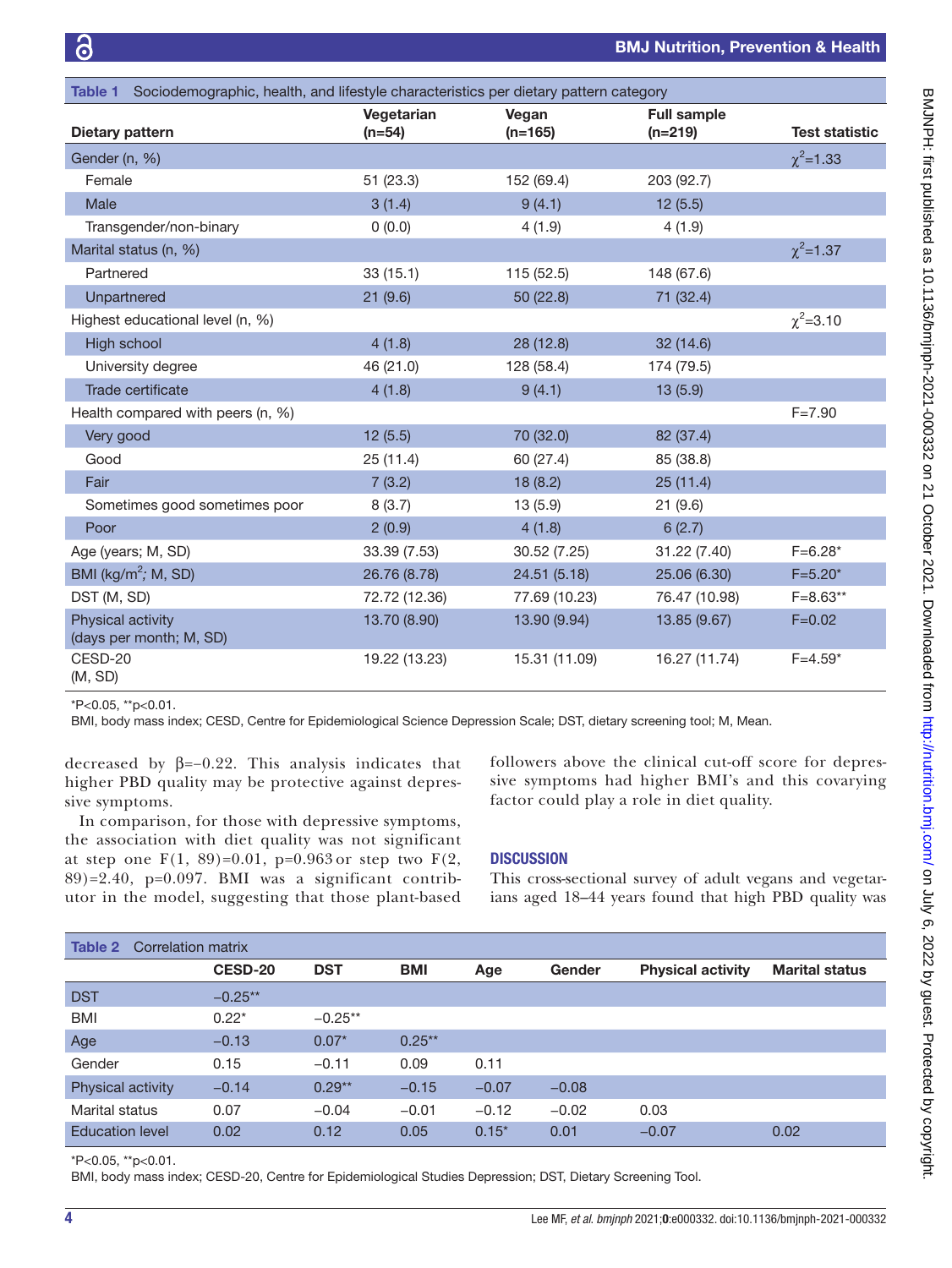<span id="page-4-0"></span>

| <b>Table 3</b> Coefficients of the model predicting DST in<br>CESD-20 |         |           |         |      |       |            |  |
|-----------------------------------------------------------------------|---------|-----------|---------|------|-------|------------|--|
| Variable                                                              | ß       | t         | $sr^2$  | R    | $R^2$ | Adj. $R^2$ |  |
| Step 1                                                                |         |           |         |      |       |            |  |
| <b>DST</b>                                                            | $-0.25$ | $-3.70**$ | $-0.25$ | 0.25 | 0.06  | 0.06       |  |
| Step 2                                                                |         |           |         |      |       |            |  |
| <b>DST</b>                                                            | $-0.20$ | $-3.00*$  | $-0.20$ | 0.30 | 0.09  | 0.08       |  |
| <b>BMI</b>                                                            | በ 17    | $2.54*$   | 0.17    |      |       |            |  |

\*P<0.05, \*\*p<0.01.

BMI, body mass index; CESD-20, Centre for Epidemiological Studies Depression; DST, Dietary Screening Tool.

associated with decreased risk of depressive symptoms. This study is the first to highlight an association between a self-report plant-based dietary quality measure and depression in Australian adult vegans and vegetarians.

As such, our findings are in line with broad data regarding the protective role of diet in mental health and brain function across young and older adulthood. Research indicates that plant foods are high in complex carbohydrates, $49$  fibre, probiotics $50$  and antioxidants such as polyphenols, $51$  which have been found to decrease symptoms of depression. $52-54$  However, despite the intake of a PBD in this study of Australian vegans and vegetarians, the overall mean depression score was above the clinical cut-off for depressive symptoms and, as such, indicates an overall sample experiencing depression.<sup>39</sup> Given that the targeted age range is also considered to be at high risk of depression in Australia,<sup>2</sup> the current finding may reflect a broad population trend.

An association between vegan and vegetarian diets and depression has been largely disparate. Systematic review findings have shown no association between vegan and vegetarian diets and mental health outcomes, including depression and anxiety. $28-30$  Other empirical

and systematic reviews have shown associations between vegetarian diets and depression in adults across the lifespan[.22 34](#page-6-14) While other meta-analyses suggest that following a vegetarian diet is associated with a decreased risk of depression. $34$  As such, in line with our findings that show an association between diet quality and non-clinical depressive symptoms. However, no association between diet quality and depression for those meeting the criterion for depressive symptoms. Overall dietary quality could be important for reducing risk. This is especially important considering vegan and vegetarian diets are typically high in plant foods with a range of health benefits for improved mood and mental health.<sup>49-55</sup> However, nutritional deficiencies are also common in these diets, such as lower intake of vitamins  $B_2$ ,  $B_3$ ,  $B_5$  and  $B_{12}$ , zinc, iodine and long-chain fatty acids that could negatively impact mental health and brain function.<sup>[56 57](#page-7-2)</sup>

There is a diverse body of research investigating the biological mechanism of effect that links dietary intake and mental health. While not yet fully characterised, there are a range of nutrients and foods within vegan and vegetarian diets that positively affect the pathophysiology of mood, including decreased chronic inflammation and oxidative stress,  $\frac{58-60}{2}$  and improvements in the gut microbiome brain  $axis$ .<sup>61–63</sup> For example, sources of fibre through greens, nuts, seeds, legumes and grains, which are prevalent features of vegan and vegetarian diets, are important for managing inflammation, glucose regulation, and promotion of gut microbiota changes.<sup>[64 65](#page-7-5)</sup> Conversely, consumption of nutrients such as amino acids tryptophan and tyrosine, and omega-3 polyunsaturated fatty acids (PUFA's) which have protective effects for neurotransmitter regulation of serotonin and dopamine essential for mood, is highest in fish-eating vegetarians but is limited in vegan diets.<sup>[66 67](#page-7-6)</sup>

The current study shows that following a PBD does not necessarily mean the individual consumes a 'healthy'

<span id="page-4-1"></span>

| Coefficients of the model predicting DST, split by clinical cut-off of CESD-20<br>Table 4 |                        |         |          |                 |      |       |            |
|-------------------------------------------------------------------------------------------|------------------------|---------|----------|-----------------|------|-------|------------|
| <b>Variable</b>                                                                           |                        | β       | t        | sr <sup>2</sup> | R    | $R^2$ | Adj. $R^2$ |
|                                                                                           | No depressive symptoms |         |          |                 |      |       |            |
| Step 1                                                                                    |                        |         |          |                 |      |       |            |
| <b>DST</b>                                                                                |                        | $-0.22$ | $-2.55*$ | $-0.22$         | 0.22 | 0.05  | 0.04       |
| Step 2                                                                                    |                        |         |          |                 |      |       |            |
| <b>DST</b>                                                                                |                        | $-0.22$ | $-2.48*$ | $-0.22$         | 0.23 | 0.05  | 0.04       |
| <b>BMI</b>                                                                                |                        | 0.06    | 0.66     | 0.06            |      |       |            |
|                                                                                           | Depressive symptoms    |         |          |                 |      |       |            |
| Step 1                                                                                    |                        |         |          |                 |      |       |            |
| <b>DST</b>                                                                                |                        | 0.01    | 0.05     | 0.01            | 0.01 | 0.00  | $-0.01$    |
| Step 2                                                                                    |                        |         |          |                 |      |       |            |
| <b>DST</b>                                                                                |                        | 0.07    | 0.78     | 0.08            | 0.23 | 0.05  | 0.03       |
| <b>BMI</b>                                                                                |                        | 0.29    | $2.19*$  | 0.23            |      |       |            |

 $*P<0.05$ .

BMI, body mass index; CESD-20, Centre for Epidemiological Studies Depression 20 Items; DST, Dietary Screening Tool.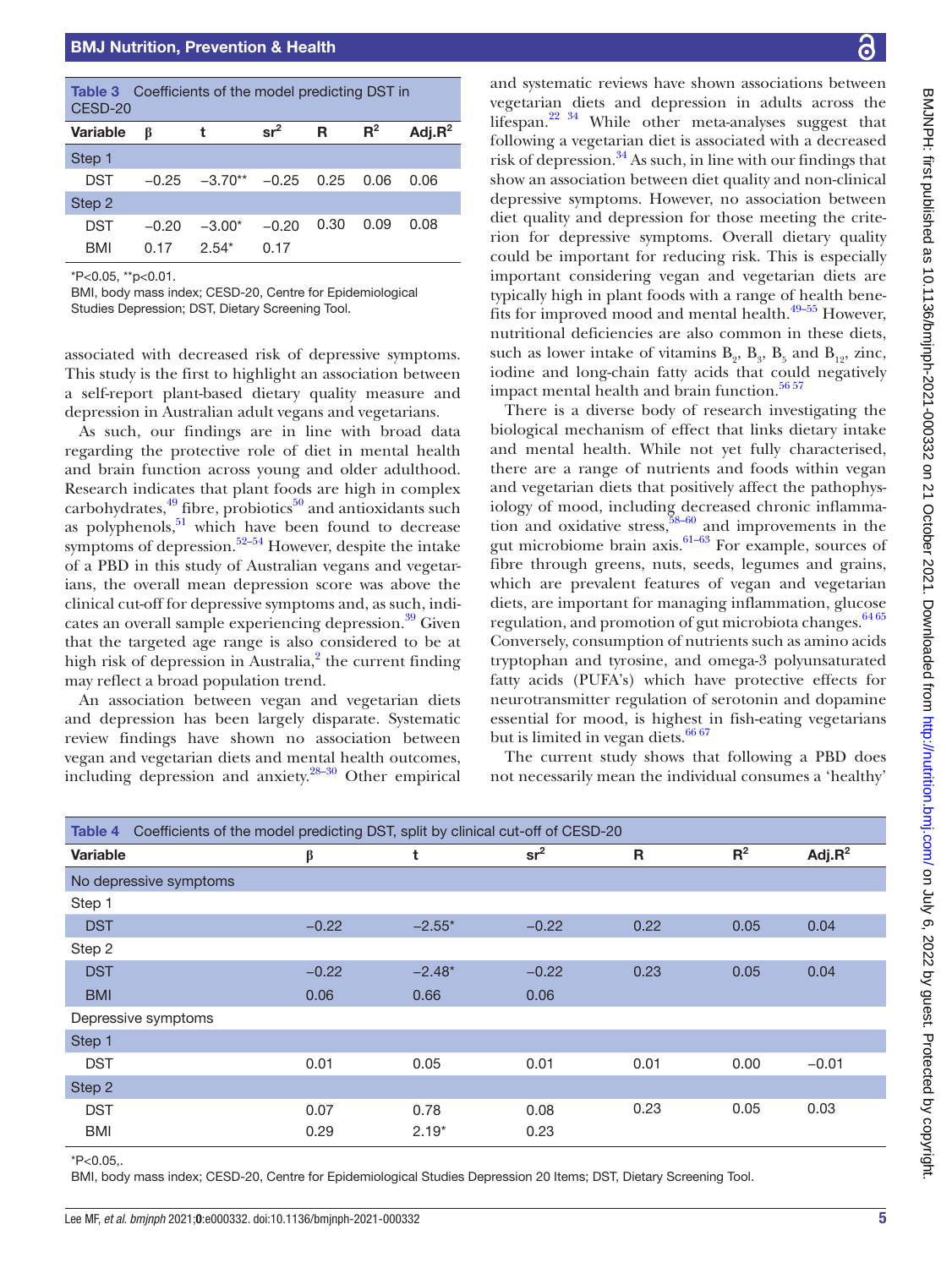dietary pattern. This finding is an important extension of the literature that has predominately compared diet type instead of dietary quality. As with other dietary patterns such as low-quality meat-based diets, low-quality Mediterranean dietary patterns and low-quality Ketogenic dietary patterns, this study highlights that there are also lowquality PBD. Low-quality PBDs include plant-based products that are high in ultra-processed ingredients, refined vegetable oils, fried food, salt, refined grains, alcohol, sugary snacks and drinks. $29\,68$  The consumer distinction between low and high-quality plant-based foods is important given that based on 2020 data, the expanding value of packaged vegan food in Australia is projected to reach approximately \$A215 million.<sup>69</sup> Consequently, individuals may inadvertently be consuming a diet high in processed plant foods consistent with a low diet quality, which is broadly a known risk factor for increased depres- $sion.<sup>18 70 71</sup>$  $sion.<sup>18 70 71</sup>$  $sion.<sup>18 70 71</sup>$ 

### Strengths and limitations

This is the first known study to test the association between a PBD quality measure and depressive mood within adults aged 18–44. The adaptation of the DST might encourage researchers to conduct further studies on plant-based dietary quality in populations at risk of depression and promote its further use in empirical and intervention studies.

Some limitations are worthy of noting. First, the study had a cross-sectional design, and therefore causation cannot be implied. The sample data were also collected during the COVID-19 pandemic, where health behaviours such as increased social concern, limited exercise, increased intake of processed foods and increased alcohol consumption are likely to have negatively influenced mood.<sup>72</sup> Consequently, the current study offers an interesting insight into a time period and age group that is highly ecologically reflective of the times. The data were collected via self-report questionnaires, and therefore potential social desirability or recall bias might exist that relates to adherence to the diet. One aspect of crosssectional studies is that they cannot determine if a plantbased vegan/vegetarian diet influences mental health outcomes or if, perhaps, choice and motivation to adhere to a dietary type reflect mental health status. For example, Michalak *et*  $a^{\beta}$  showed that adoption of a vegetarian diet followed the onset of mental disorders, and by examining the motives for dietary adherence, the authors hypothesised that a mental disorder increases the likelihood of choosing a vegetarian diet to positively influence the course of the condition.[26](#page-6-39) Similarly, food choice motives and eating behaviours of those who follow PBD may also influence mental health. For example, vegans and vegetarians are likely to have concerns regarding animal welfare, environmental sustainability, climate change and carbon footprints, $7374$  which carries a burden of awareness that contributes to depressive symptoms.

Finally, in this sample, 93% of the respondents were female; therefore, it may limit the generalisability of

interpretation. However, this is unlikely as research shows that vegetarianism and veganism are more popular with women than men in Western countries<sup> $75$ </sup> and females play a predominant role in guiding eating behaviours and food choices, motivated by weight control and 'healthy eating' than men.<sup>76</sup>

The research field would benefit from longitudinal studies exploring the length of time on a particular diet and adherence level to determine whether the time and level of adherence impact the quality of association with depression. Well powered intervention studies with broad community samples are needed to determine associations between vegan/vegetarian dietary quality and depression. Further research into attitudes and motivations to adhere to a PBD can also support informed practices for healthcare professionals and the community at large to consider when following a plant-based dietary type.

In conclusion, the specific quality of vegan and vegetarian diets has not been explicitly explored in studies of diet and depression. As such, there is limited research available on the association between vegan and vegetarian diets and depression, and the small amount of available data is inconsistent and conflicting,  $21$   $22$   $25-27$   $34$   $77$   $78$ with divergent measures of vegan and vegetarian diets including scoring for meat and dairy-based food products. $25-27$  This study adapted the DST using a validated PBD index for a vegan and vegetarian population. From this adaptation, our findings align with the direction of evidence for an association between high quality vegan and vegetarian diets and decreased depressive symptoms.

Twitter Megan Frances Lee [@MeganLeePhD](https://twitter.com/MeganLeePhD) and Talitha Best [@besttalitha, nh\\_lab](https://twitter.com/besttalitha, nh_lab)

Contributors All authors contributed to the study conception, design and data collection. Data analyses were performed by MFL and TB. The first draft of the manuscript was written by MFL and TB and all authors reviewed and refined drafts of the manuscript. All authors read and approved the final manuscript. TB is the guarantor.

Funding The authors have not declared a specific grant for this research from any funding agency in the public, commercial or not-for-profit sectors.

Competing interests None declared.

Patient consent for publication Not applicable.

Ethics approval The study was approved by the Central Queensland University (CQU) Human Research Ethics Committee (2020–060).

Provenance and peer review Not commissioned; externally peer reviewed by Dr Scott Teasdale, UNSW Sydney & Mindgardens Neuroscience Network

Data availability statement Data are available in Mendeley public open access repository.

Supplemental material This content has been supplied by the author(s). It has not been vetted by BMJ Publishing Group Limited (BMJ) and may not have been peer-reviewed. Any opinions or recommendations discussed are solely those of the author(s) and are not endorsed by BMJ. BMJ disclaims all liability and responsibility arising from any reliance placed on the content. Where the content includes any translated material, BMJ does not warrant the accuracy and reliability of the translations (including but not limited to local regulations, clinical guidelines, terminology, drug names and drug dosages), and is not responsible for any error and/or omissions arising from translation and adaptation or otherwise.

Open access This is an open access article distributed in accordance with the Creative Commons Attribution Non Commercial (CC BY-NC 4.0) license, which permits others to distribute, remix, adapt, build upon this work non-commercially, and license their derivative works on different terms, provided the original work is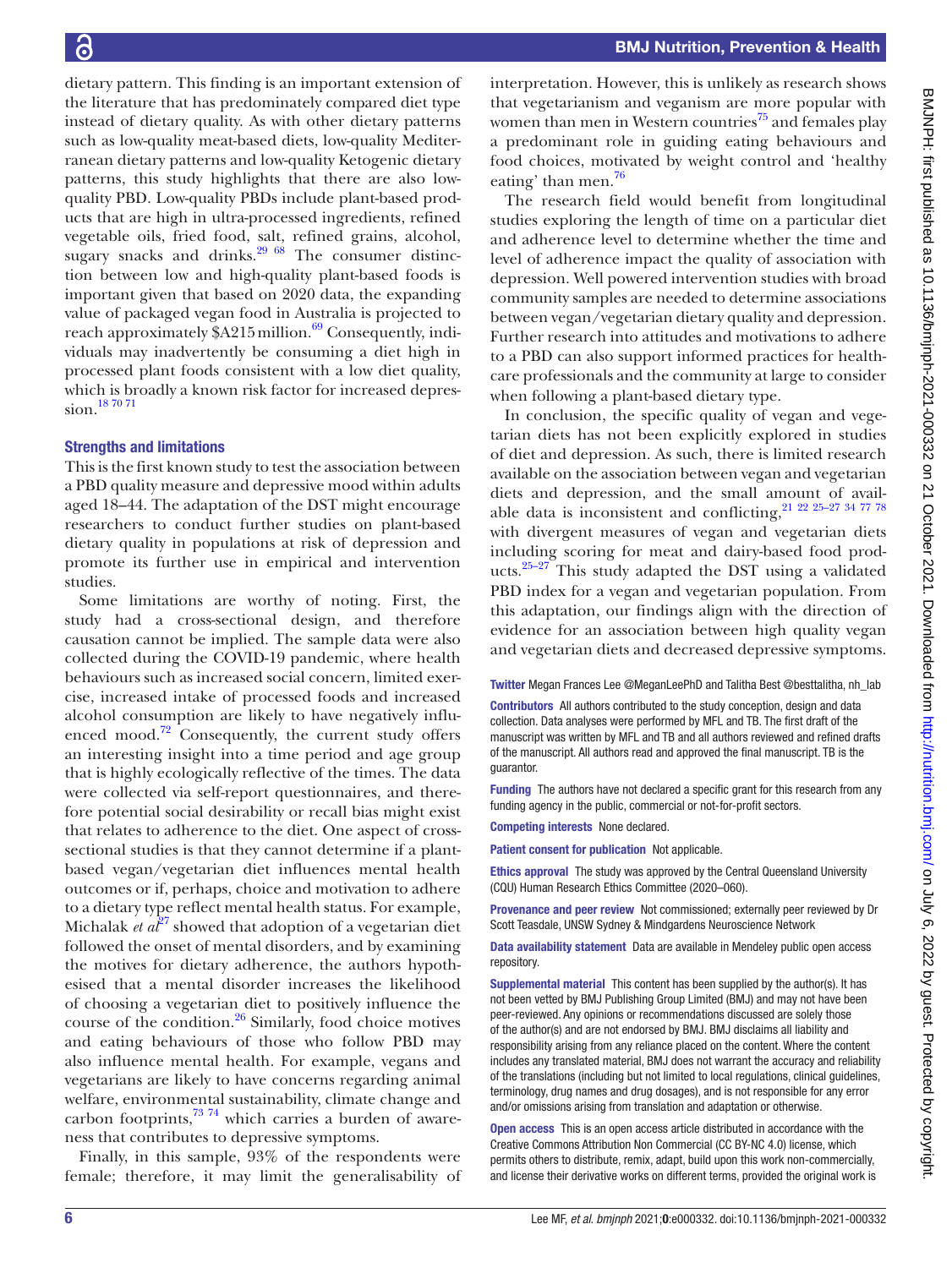# BMJ Nutrition, Prevention & Health

#### ORCID iDs

Megan Frances Lee<http://orcid.org/0000-0001-7531-5312> Talitha Best <http://orcid.org/0000-0001-8849-1411>

#### **REFERENCES**

- <span id="page-6-0"></span>1 World Health Organization. *Depression and other common mental disorders: global health estimates*, 2017.
- <span id="page-6-1"></span>2 Australian Bureau of Statistics. National health survey: first results, 2017-18 Canberra, act: Commonwealth of Australia, 2019. Available: [https://www.abs.gov.au/AUSSTATS/abs@.nsf/Lookup/4364.0.55.](https://www.abs.gov.au/AUSSTATS/abs@.nsf/Lookup/4364.0.55.001Main+Features702017-18) [001Main+Features702017-18](https://www.abs.gov.au/AUSSTATS/abs@.nsf/Lookup/4364.0.55.001Main+Features702017-18)
- <span id="page-6-2"></span>3 Al-Harbi KS. Treatment-resistant depression: therapeutic trends, challenges, and future directions. *[Patient Prefer Adherence](http://dx.doi.org/10.2147/PPA.S29716)* 2012;6:369–88.
- <span id="page-6-3"></span>4 Jacka FN, O'Neil A, Opie R, *et al*. A randomised controlled trial of dietary improvement for adults with major depression (the 'SMILES' trial). *[BMC Med](http://dx.doi.org/10.1186/s12916-017-0791-y)* 2017;15:1–13.
- <span id="page-6-4"></span>5 Bremner J, Moazzami K, Wittbrodt M, *et al*. Diet, stress and mental health. *[Nutrients](http://dx.doi.org/10.3390/nu12082428)* 2020;12:2428–55.
- 6 Ärnlöv J, Collaborators Global Burden of Disease. Global burden of 87 risk factors in 204 countries and territories, 1990 to 2019; a systematic analysis for the global burden of disease study 2019. *The Lancet* 2020;396:1223–49.
- <span id="page-6-5"></span>7 Collins CE, Boggess MM, Watson JF, *et al*. Reproducibility and comparative validity of a food frequency questionnaire for Australian adults. *[Clin Nutr](http://dx.doi.org/10.1016/j.clnu.2013.09.015)* 2014;33:906–14.
- <span id="page-6-6"></span>8 Elmadfa I, Meyer AL. Diet quality, a term subject to change over time. *[Int J Vitam Nutr Res](http://dx.doi.org/10.1024/0300-9831/a000104)* 2012;82:144–7.
- <span id="page-6-7"></span>9 Cespedes EM, Hu FB. Dietary patterns: from nutritional epidemiologic analysis to national guidelines. *[Am J Clin Nutr](http://dx.doi.org/10.3945/ajcn.115.110213)* 2015;101:899–900.
- <span id="page-6-8"></span>10 Marx W, Hoare E, Jacka F. Diet and depression: from epidemiology to novel therapeutics. In: Quevedo J, Carvalho AF, Zarate CA, eds. *Neurobiology of depression: academic press*, 2019: 285–92.
- 11 Jacka FN. *Brain changer: the latest cutting-edge science on how diet can affect your risk of anxiety and depression, and influence the health of your brain*. NSW, Australia: Pan Macmillan, 2019.
- <span id="page-6-9"></span>12 Satija A, Bhupathiraju SN, Spiegelman D, *et al*. Healthful and Unhealthful Plant-Based Diets and the Risk of Coronary Heart Disease in U.S. Adults. *[J Am Coll Cardiol](http://dx.doi.org/10.1016/j.jacc.2017.05.047)* 2017;70:411–22.
- <span id="page-6-10"></span>13 Brown C, Matthew J, Wolf I. What does "plant-based" actually mean? *Vegetarian J* 2018;37:24.
- 14 Rajaram S, Jones J, Lee GJ. Plant foods, and age-related cognitive decline. *Adv Nutr* 2019;10:422–36.
- <span id="page-6-11"></span>15 Firth J, Gangwisch JE, Borisini A, *et al*. Food and mood: how do diet and nutrition affect mental wellbeing? *[BMJ](http://dx.doi.org/10.1136/bmj.m2382)* 2020;369:m2382.
- 16 Quehl R, Haines J, Lewis SP, *et al*. Food and mood: diet quality is inversely associated with depressive symptoms in female university students. *[Can J Diet Pract Res](http://dx.doi.org/10.3148/cjdpr-2017-007)* 2017;78:124–8.
- 17 Roca M, Kohls E, Gili M, Watkins E, *et al*. Prevention of depression through nutritional strategies in high-risk persons: rationale and design of the MooDFOOD prevention trial. *[BMC Psychiatry](http://dx.doi.org/10.1186/s12888-016-0900-z)* 2016;16:1–12.
- <span id="page-6-37"></span>18 Khosravi M, Sotoudeh G, Majdzadeh R, *et al*. Healthy and unhealthy dietary patterns are related to depression: a case-control study. *[Psychiatry Investig](http://dx.doi.org/10.4306/pi.2015.12.4.434)* 2015;12:434–42.
- <span id="page-6-12"></span>19 Morgan R. The slow but steady rise of vegetarianism in Australia, 2018. Available: [http://www.roymorgan.com/findings/vegetarianisms](http://www.roymorgan.com/findings/vegetarianisms-slow-but-steady-rise-in-australia-201608151105)[slow-but-steady-rise-in-australia-201608151105](http://www.roymorgan.com/findings/vegetarianisms-slow-but-steady-rise-in-australia-201608151105)
- 20 Firth J, Marx W, Dash S, *et al*. The effects of dietary improvement on symptoms of depression and anxiety: a meta-analysis of randomized controlled trials. *[Psychosom Med](http://dx.doi.org/10.1097/PSY.0000000000000673)* 2019;81:265–80.
- <span id="page-6-13"></span>21 Lavallee K, Zhang XC, Michalak J, *et al*. Vegetarian diet and mental health: cross-sectional and longitudinal analyses in culturally diverse samples. *[J Affect Disord](http://dx.doi.org/10.1016/j.jad.2019.01.035)* 2019;248:147–54.
- <span id="page-6-14"></span>22 Beezhold BL, Johnston CS. Restriction of meat, fish, and poultry in omnivores improves mood: a pilot randomized controlled trial. *[Nutr J](http://dx.doi.org/10.1186/1475-2891-11-9)* 2012;11:9.
- <span id="page-6-15"></span>23 Hibbeln JR, Northstone K, Evans J, *et al*. Vegetarian diets and depressive symptoms among men. *[J Affect Disord](http://dx.doi.org/10.1016/j.jad.2017.07.051)* 2018;225:13–17.
- 24 Li X-de, Cao H-J, Xie S-Y, Li X-d CH-j, S-y X, *et al*. Adhering to a vegetarian diet may create a greater risk of depressive symptoms in the elderly male Chinese population. *[J Affect Disord](http://dx.doi.org/10.1016/j.jad.2018.09.033)* 2019;243:182–7.
- <span id="page-6-16"></span>25 Beezhold B, Radnitz C, Rinne A, *et al*. Vegans report less stress and anxiety than omnivores. *[Nutr Neurosci](http://dx.doi.org/10.1179/1476830514Y.0000000164)* 2015;18:289–96.
- <span id="page-6-39"></span>26 Paslakis G, Richardson C, Nöhre M, *et al*. Prevalence and psychopathology of vegetarians and vegans - Results from a representative survey in Germany. *[Sci Rep](http://dx.doi.org/10.1038/s41598-020-63910-y)* 2020;10:6840.
- <span id="page-6-38"></span>27 Michalak J, Zhang XC, Jacobi F. Vegetarian diet and mental disorders: results from a representative community survey. *[Int J](http://dx.doi.org/10.1186/1479-5868-9-67)  [Behav Nutr Phys Act](http://dx.doi.org/10.1186/1479-5868-9-67)* 2012;9:67.
- <span id="page-6-17"></span>28 Iguacel I, Huybrechts I, Moreno LA, *et al*. Vegetarianism and veganism compared with mental health and cognitive outcomes: a systematic review and meta-analysis. *[Nutr Rev](http://dx.doi.org/10.1093/nutrit/nuaa030)* 2021;79:361–81.
- <span id="page-6-18"></span>29 Askari M, Daneshzad E, Darooghegi Mofrad M, *et al*. Vegetarian diet and the risk of depression, anxiety, and stress symptoms: a systematic review and meta-analysis of observational studies. *[Crit](http://dx.doi.org/10.1080/10408398.2020.1814991)  [Rev Food Sci Nutr](http://dx.doi.org/10.1080/10408398.2020.1814991)* 2020:1–11.
- <span id="page-6-19"></span>30 Jain R, Degremont A, Philippou E, *et al*. Association between vegetarian and vegan diets and depression: a systematic review. *[Proc Nutr Soc](http://dx.doi.org/10.1017/S0029665119001496)* 2020;79.
- <span id="page-6-20"></span>31 Larsson CL, Klock KS, Nordrehaug Astrøm A, *et al*. Lifestyle-related characteristics of young low-meat consumers and omnivores in Sweden and Norway. *[J Adolesc Health](http://dx.doi.org/10.1016/S1054-139X(02)00344-0)* 2002;31:190–8.
- <span id="page-6-21"></span>32 Perry CL, Mcguire MT, Neumark-Sztainer D, *et al*. Characteristics of vegetarian adolescents in a multiethnic urban population. *[J Adolesc](http://dx.doi.org/10.1016/s1054-139x(01)00258-0)  [Health](http://dx.doi.org/10.1016/s1054-139x(01)00258-0)* 2001;29:406–16.
- <span id="page-6-22"></span>33 Ljungberg T, Bondza E, Lethin C. Evidence of the importance of dietary habits regarding depressive symptoms and depression. *[Int J](http://dx.doi.org/10.3390/ijerph17051616)  [Environ Res Public Health](http://dx.doi.org/10.3390/ijerph17051616)* 2020;17:1616.
- <span id="page-6-23"></span>34 Ocklenburg S, Borawski J. Vegetarian diet and depression scores: a meta-analysis. *[J Affect Disord](http://dx.doi.org/10.1016/j.jad.2021.07.098)* 2021;294:813–5.
- <span id="page-6-24"></span>35 von Elm E, Altman DG, Egger M, *et al*. The strengthening the reporting of observational studies in epidemiology (STROBE) statement: guidelines for reporting observational studies. *[J Clin](http://dx.doi.org/10.1016/j.jclinepi.2007.11.008)  [Epidemiol](http://dx.doi.org/10.1016/j.jclinepi.2007.11.008)* 2008;61:344–9.
- <span id="page-6-25"></span>36 Milton K, Bull FC, Bauman A. Reliability and validity testing of a single-item physical activity measure. *[Br J Sports Med](http://dx.doi.org/10.1136/bjsm.2009.068395)* 2011;45:203–8.
- <span id="page-6-26"></span>37 DeSalvo KB, Fisher WP, Tran K, *et al*. Assessing measurement properties of two single-item general health measures. *[Qual Life Res](http://dx.doi.org/10.1007/s11136-005-0887-2)* 2006;15:191–201.
- <span id="page-6-27"></span>38 Radloff LS. The CES-D scale: a self-report depression scale for research in the general population. In: *[Applied psychological](http://dx.doi.org/10.1177/014662167700100306)  [measurement](http://dx.doi.org/10.1177/014662167700100306)*. , 1977: 1, 385–401.
- <span id="page-6-36"></span>39 Cosco TD, Prina M, Stubbs B, *et al*. Reliability and validity of the center for epidemiologic studies depression scale in a population-based cohort of middle-aged U.S. adults. *[J Nurs Meas](http://dx.doi.org/10.1891/1061-3749.25.3.476)* 2017;25:476–85.
- <span id="page-6-28"></span>40 Phillips G, Shadish W, Murray D, *et al*. The center for epidemiologic studies depression scale with a young adolescent population: a confirmatory factor analysis. *[Multivariate Behav Res](http://dx.doi.org/10.1207/s15327906mbr4102_3)* 2006;41:147–63.
- 41 Kokou-Kpolou CK, Iorfa SK, Park S, *et al*. The center for epidemiologic studies depression Scale–Revised (CESD-20-R): factorial validity and gender invariance among Nigerian young adults. *[Curr Psychol](http://dx.doi.org/10.1007/s12144-020-01231-z)* 2021;11.
- <span id="page-6-29"></span>42 Matta J, Czernichow S, Kesse-Guyot E, *et al*. Depressive symptoms and vegetarian diets: results from the Constances cohort. *[Nutrients](http://dx.doi.org/10.3390/nu10111695)* 2018;10:1695.
- 43 Forestell CA, Nezlek JB. Vegetarianism, depression, and the five factor model of personality. *[Ecol Food Nutr](http://dx.doi.org/10.1080/03670244.2018.1455675)* 2018;57:246–59.
- <span id="page-6-30"></span>44 Bailey RL, Miller PE, Mitchell DC, *et al*. Dietary screening tool identifies nutritional risk in older adults. *[Am J Clin Nutr](http://dx.doi.org/10.3945/ajcn.2008.27268)* 2009;90:177–83.
- <span id="page-6-31"></span>45 US Department of Agriculture. *Dietary guidelines for Americans*, 2005.
- <span id="page-6-32"></span>46 O'Neil A, Quirk SE, Housden S, *et al*. Relationship between diet and mental health in children and adolescents: a systematic review. *[Am J](http://dx.doi.org/10.2105/AJPH.2014.302110)  [Public Health](http://dx.doi.org/10.2105/AJPH.2014.302110)* 2014;104:31–42.
- 47 Young LM, Gauci S, Scholey A, *et al*. Self-reported diet quality differentiates nutrient intake, blood nutrient status, mood, and cognition: implications for identifying nutritional neurocognitive risk factors in middle age. *[Nutrients](http://dx.doi.org/10.3390/nu12102964)* 2020;12:2964–76.
- <span id="page-6-33"></span>48 Dickie S, Woods JL, Baker P, *et al*. Evaluating nutrient-based indices against food- and diet-based indices to assess the health potential of foods: how does the Australian health Star rating system perform after five years? *[Nutrients](http://dx.doi.org/10.3390/nu12051463)* 2020;12:1463–79.
- <span id="page-6-34"></span>49 Sanchez-Villegas A, Zazpe I, Santiago S, *et al*. Added sugars and sugar-sweetened beverage consumption, dietary carbohydrate index and depression risk in the Seguimiento Universidad de Navarra (sun) project. *[Br J Nutr](http://dx.doi.org/10.1017/S0007114517003361)* 2018;119:211–21.
- <span id="page-6-35"></span>50 Liu RT, Walsh RFL, Sheehan AE. Prebiotics and probiotics for depression and anxiety: a systematic review and meta-analysis of controlled clinical trials. *[Neurosci Biobehav Rev](http://dx.doi.org/10.1016/j.neubiorev.2019.03.023)* 2019;102:13–23.